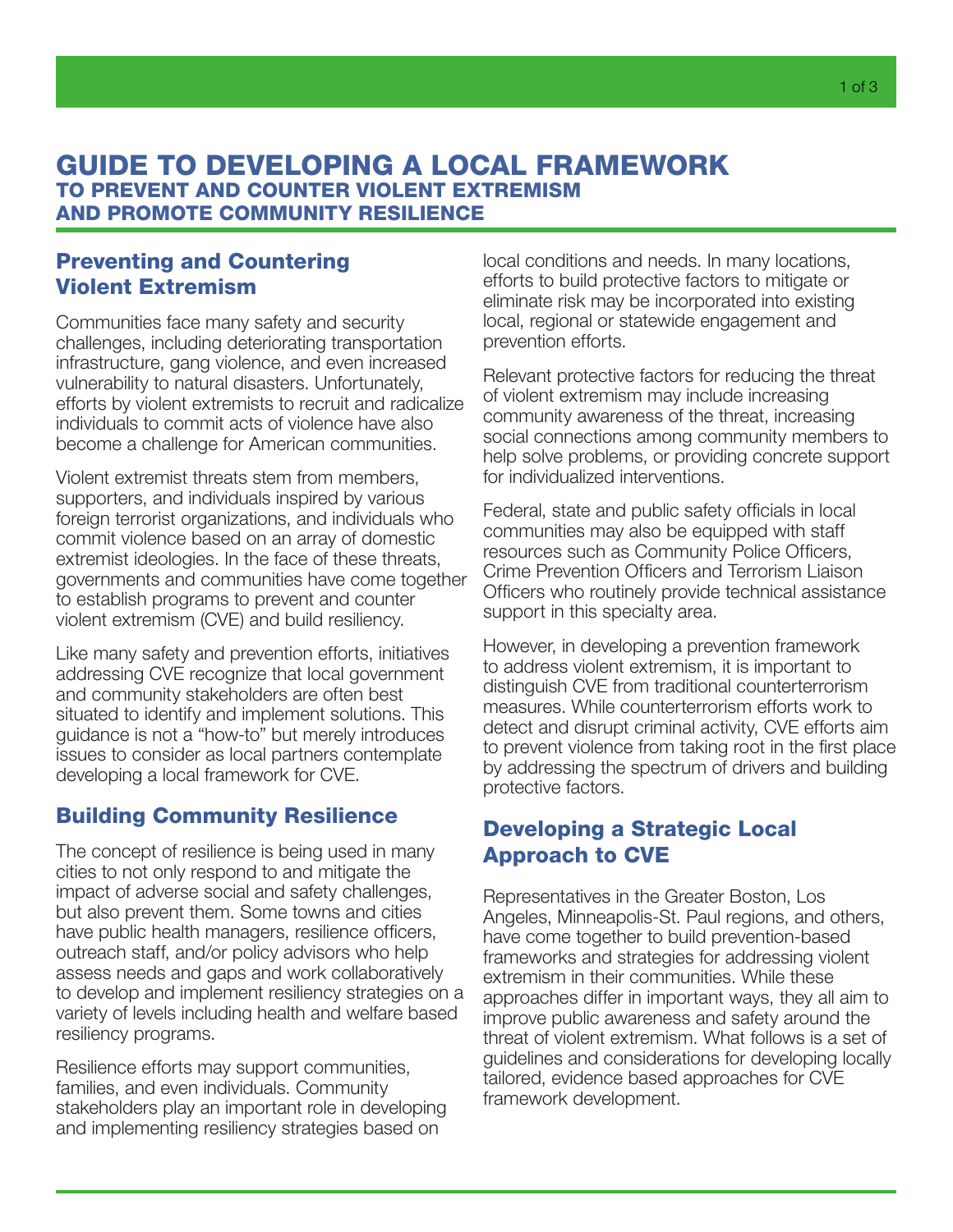# DEVELOPING A LOCAL FRAMEWORK: PLANNING AND GUIDANCE

These steps may assist local stakeholders in designing and developing a CVE framework in their community. Community stakeholders are those who have an expressed or identified role in countering violent extremism and can include federal, state, local and tribal agencies, educators, non-governmental and social service organizations, mental health providers, youth, law enforcement, and the private sector.

# 1. INITIAL ORIENTATION<br>& PLANNING

- Analyze local threats, vulnerabilities,and dynamics associated with recruitment and radicalization to all forms of violent extremism in a region or jurisdiction.
- Visit local stakeholders, including community organizations, to understand priorities, concerns, and perceptions of CVE.
- Review relevant terrorism or broader violence prevention strategies and initiatives.
- Decide on the scope of the framework and whether it will be focused on a city, region, or state, recognizing that violent extremist threats may differ from one area to the next.

- Identify and build relationships with diverse stakeholders. Plan strategically to bring all relevant parties to the table.
- Discuss potential roles for stakeholders in the planning process, recognizing that, sometimes, some stakeholders in different sectors are reluctant to partner with each other.
- Consider any risks or unintended consequences of CVE engagement and identify ways to mitigate risks.
- Identify core team of individuals to draft the framework.

### 2. STAKEHOLDER ENGAGEMENT 3. INVENTORY EXISTING PROGRAMS

- Develop a needs assessment and an inventory of local school resilience, violence prevention, and crisis intervention programs.
- Consider strategies for adapting or expanding related violence prevention programs e.g., gangs, human trafficking, school-based violence, online safety, and bullying.
- Identify available resources, including state, county, and city funding; federal grants; research and evaluation teams; and staff support.

# 4. FRAMEWORK DESIGN 5. IMPLEMENTATION 6. EVALUATION

- Outline the specific roles, inputs, activities, and desired outcomes for all implementation partners.
- Develop metrics to assess outcomes and specific measureable goals.
- Create a timeline for development of framework, with information on meetings and the process for review and feedback as framework develops.
- Include mechanisms that allow implementation partners to hold each other accountable.
- Convene a working group or series of working groups to develop a local framework for prevention, intervention, and communications.

- Implement a proactive local communications framework with considerations for when and how engagement will be publicized.
- Regularly convene implementing partners to strategize about both opportunities and challenges.
- Pursue necessary funding and develop an inclusive process for allocating resources among implementing partners.
- Include feedback mechanisms to address evolving threats and community dynamics as well as to allow for course correction.
- Align budget and performance measures to framework.

- Implement assessment processes of short and long term goals (e.g. track feedback from stakeholders).
- Systemically and periodically review local dynamics and framework.
- Be prepared to adapt the framework in response to changes in local dynamics and create an environment for frank and honest evaluation.
- Monitor programs during implementation and evaluate results based on established metrics.

• Set priorities, short to long term.